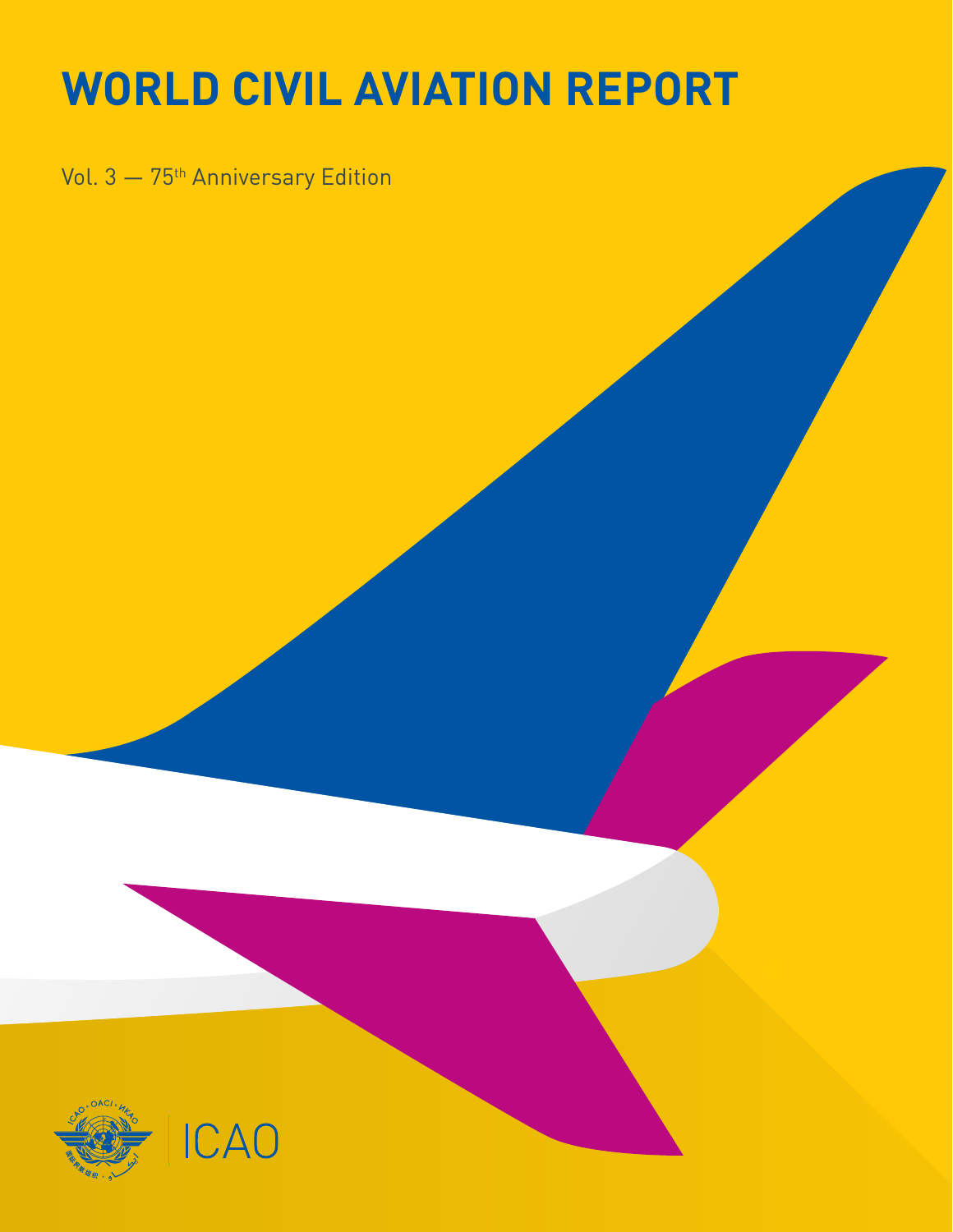## Table of Contents

#### **Foreword**

## **In Focus**

- 10 Promoting Global Peace and **Prosperity**
- 16 Gender Equality Linked to the Continued Expansion of Aviation

### 24 **Innovation and Technology**

- 26 The Future is Now
- 32 Remotely Piloted Aircraft System: ICAO Leads the Way Towards Integration
- 38 The Buzzing Skies: Very Low Altitude **Operations**

### 8 44 114 **Economic Development**

**I. Industry Performance in Numbers**

- 47 Revenue Passenger-Kilometres (RPK) and Freight Tonnes-Kilometres (FTK) Evolution since 1944
- 48 World Air Carrier Data
- 57 World Airport Data
- 68 Outlook to 2045

#### **II. Regulatory and Industry Developments**

- 74 Passenger Assistance Regulations Related to Travel Disruptions
- 82 Measuring the Benefits of Aviation: The New Aviation Satellite Account
- 86 Lies, Damned Lies, and **Statistics**
- 98 The Impact of Exchange Rates on International Airline Results
- 104 Airport Networks:A Survival Strategy for EconomicallyNon-Viable Airports
- 110 New Governance for Defining Guidelines on Airport Slot Allocation at the Global Level

### **Aviation and the Environment**

- 116 International Civil Aviation andAdaptation to Climate Change
- 120 The Latest Developments in CORSIA Implementation
- 128 Turning Policy into Action:Capacity-Building and Assistance to Advance Environmental Protection in Aviation